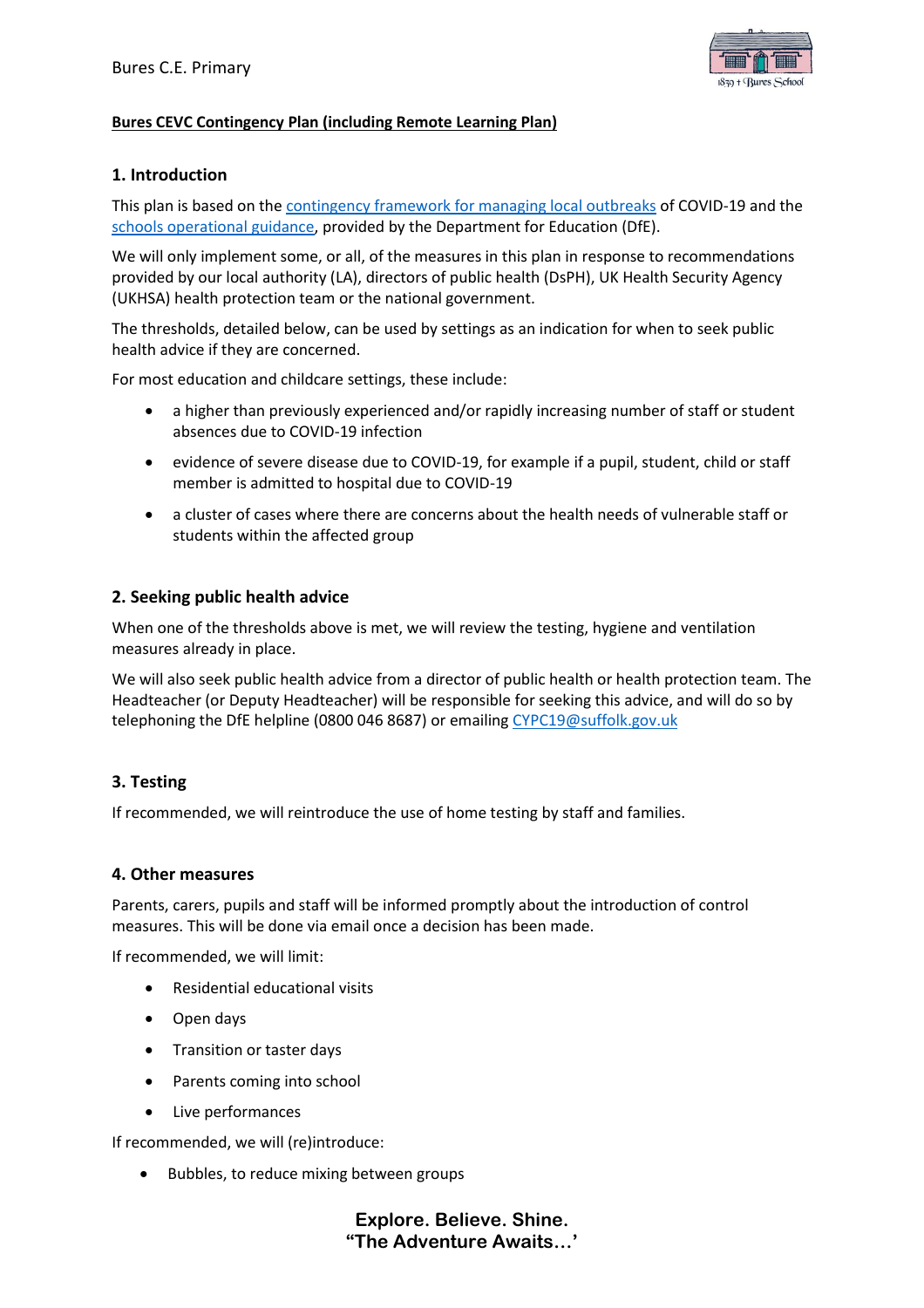

• Face coverings in communal areas and classrooms for staff and visitors (unless exempt)

### **5. Attendance restrictions**

Attendance restrictions will only be recommended as a last resort. If recommended, we will implement the measures in this section.

### **5.1 Eligibility to remain in school**

If restrictions are recommended, we will stay open for:

- Vulnerable pupils
- Children of critical workers

### **5.2 Education and support for pupils at home**

All other pupils will be required to stay at home and will receive remote education.

We will aim to deliver remote education that meets the same quality and quantity of education that pupils would receive in school, as outlined below.

The school will continue to provide meals or vouchers for pupils eligible for benefits-related free school meals while they are not attending school because of COVID-19 isolation guidelines.

# **5.3 Safeguarding**

We will review our child protection policy to make sure it reflects the local restrictions and remains effective.

We will aim to have a trained designated safeguarding lead (DSL) or deputy DSL on site wherever possible.

If our DSL (or deputy) can't be on site, they can be contacted remotely by emailing [headteacher@bures.suffolk.sch.uk](mailto:headteacher@bures.suffolk.sch.uk)

On occasions where there is no DSL or deputy on site, a senior leader will take responsibility for coordinating safeguarding on site.

When vulnerable pupils are absent, we will:

- Speak to parents/carers and, where applicable, social workers and the local authority, to work out the reason for absence
- Encourage attendance
- Do all we can to make sure vulnerable pupils can access appropriate education and support while at home
- Maintain contact, and check regularly that the pupil is able to access remote education provision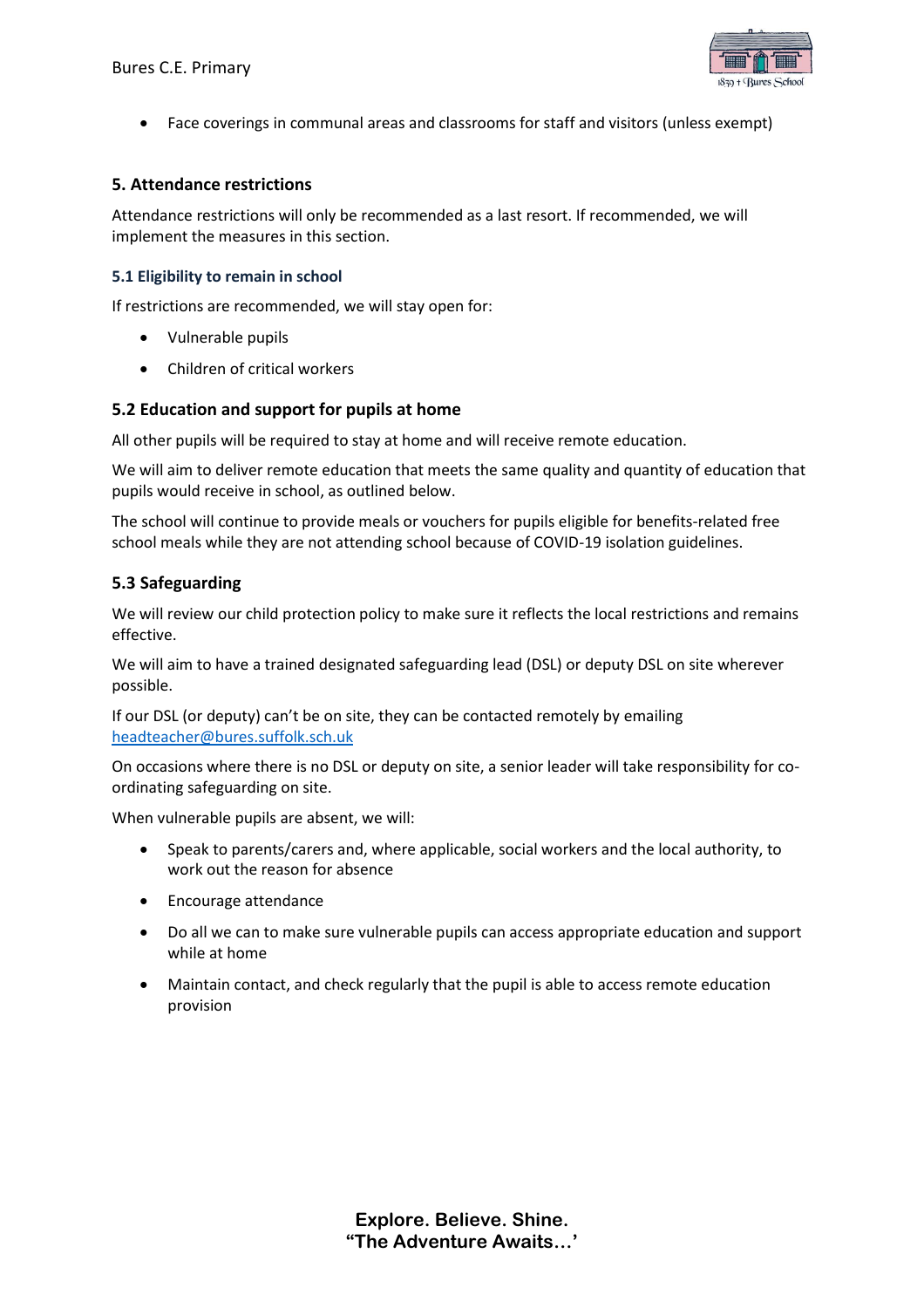

# **Remote Learning Plan**

This plan offers remote learning opportunities acknowledging that some households have limited access to devices / Wi-Fi and may require hard copies of work and resources.

This plan will be applied in the following instances:

- 1. An individual is self-isolating following a positive test;
- 2. A group of children are self-isolating because of a local outbreak or staff shortages;
- 4. Full school closures are applied to the school

The plan follows the expectations and principles outlined in the DFE document School COVID-19 [Operational](https://www.gov.uk/government/publications/actions-for-schools-during-the-coronavirus-outbreak) Guidance.

### **Online Resources**

There are many online resources that support remote learning as well as being used in directed school time. It will really help if all families take time to make sure that they can log onto, and are familiar, with:

- Microsoft Teams
- Tapestry (Reception)
- Seesaw  $(Y1 6)$
- White Rose Maths Hub
- Oak National Academy
- TT Rocks Stars
- Spelling Frame
- Read Theory / Deepening Understanding Year 5 and 6

### **Subjects**

We will ensure that the remote learning offer covers all the areas of the curriculum we would be covering in school. We will use a variety of online supporting materials that we will help children and parents become more familiar with but we will also provide activities that children can do away from electronic devices.

### **Engagement**

The children have missed a significant portion of learning during the pandemic, and we need to do all we can to prevent this from occurring again. As a result, we will be **asking all families to engage in the remote learning offer**. We understand that there are many competing demands at home and we will do all we can to support you. We have listened to your feedback and have taken it into account. In return, we ask for your full backing to help support the children's learning whilst they are not in school.

If we cannot see any evidence of your child engaging with learning activities for two or three days, we will be in contact to find out how we can support you to overcome any barriers. (We will not do this if you have informed us that your child is ill and unable to complete tasks).

### **Parental Support**

Communication between home and school are key to a successful home learning experience. Working together gets the best results. However, if there are any concerns, do send a message to your child's class teacher via Teams, Seesaw or Ms Slater using the headteacher@bures.suffolk.sch.uk address and we will do all we can to help.

You may find the DfE guidance fo[r supporting your child with remote learning](https://www.gov.uk/guidance/supporting-your-childrens-education-during-coronavirus-covid-19) useful.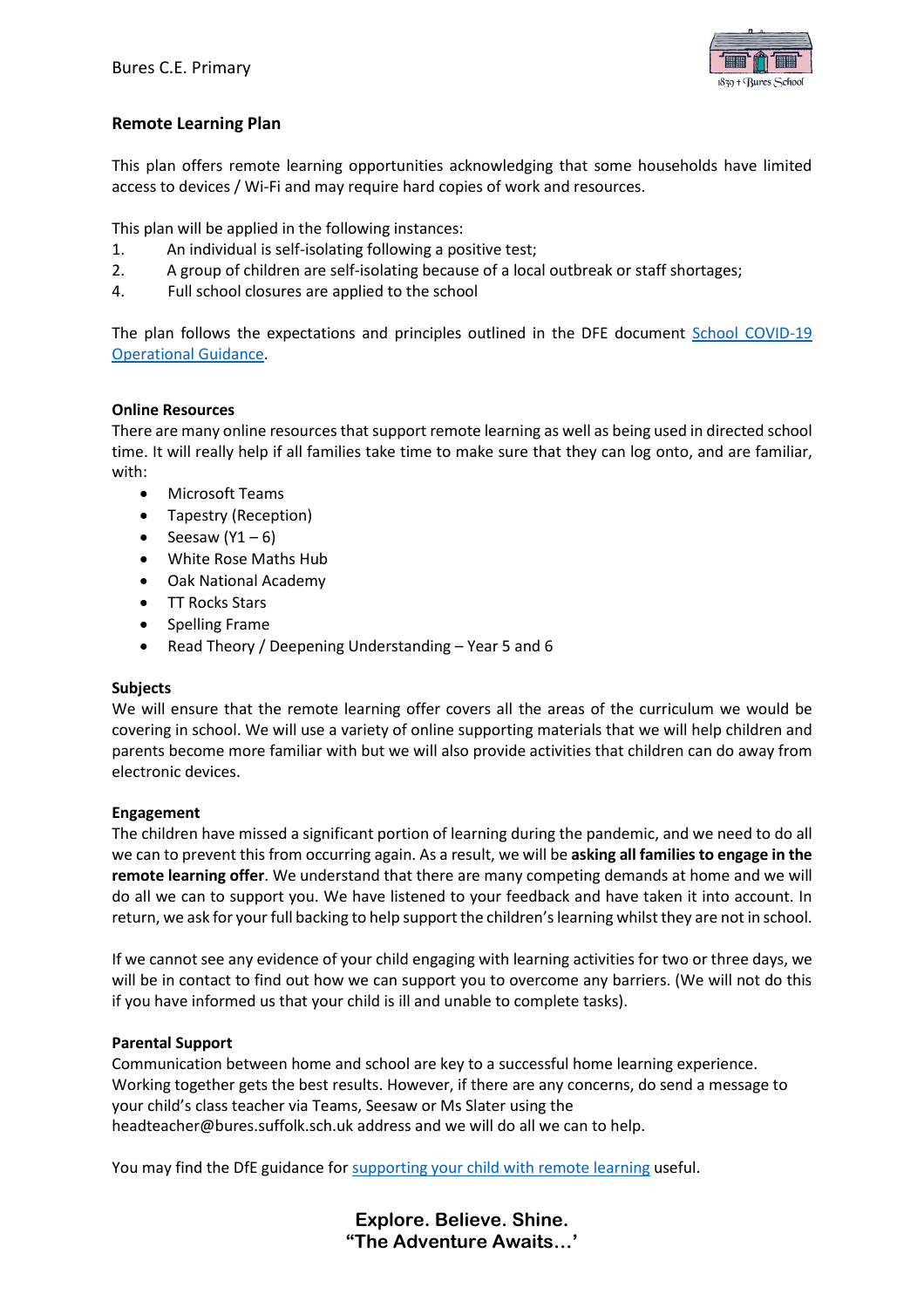

### **Remote Learning Offer**

We will be using Microsoft Teams and Seesaw as our main methods to share learning activities and provide support for you and your child if they need to stay at home. Our support will differ depending on whether individual children are staying at home, or we have to ask a larger group to stay at home as outlined below:

# **Where an individual is self-isolating whilst either waiting for a test or following a positive test (provided they are well enough to engage with learning);**

• Once we have been alerted to the situation, teachers will provide work to be completed at home. This will be shared on the class page of 'Microsoft Teams' for Y1 -6 and Tapestry for Reception. Seesaw (Y1-6) will continue to be used as another form of communication to support parents if they are struggling to access any of the activities. Children will be expected to share completed work with the class teacher via Microsoft Teams or Seesaw (again Tapestry for Reception) to ensure we are able to offer feedback and plan next steps in learning.

### **Where a group of children within a class have been asked to self-isolate;**

- A timetable for the week's work will be shared with parents on the class page of 'Microsoft Teams' for Y1 – 6 and Tapestry for Reception as soon as possible following the decision to keep children at home and each Friday thereafter by 3.30 pm
- By 6.00 pm each day the class teacher will ensure that all the resources necessary for the following day are uploaded to Teams (via posts on Tapestry for Reception). Children in Y 1-6 should complete activities and save their work in Teams where possible for teachers to provide feedback and plan next steps. Reception can share their learning on tapestry in the normal way.
- A Teams video meeting for all Year Groups including Reception will be scheduled on the class teacher's PPA day to allow children and parents to meet and talk about their work.
- Parents and children can make contact using both Teams, Seesaw and Tapestry but should be mindful that, where class teachers are still fulfilling their teaching commitment to children in school, their response to these messages may be limited.

### **A whole class has been instructed to self-isolate or full school closure is applied**

- A timetable for the week's work will be shared with parents on the class page of 'Microsoft Teams' (via Tapestry for Reception) as soon as possible following the decision to keep children at home and each Friday thereafter by 3.30 pm.
- We expect that remote education (including remote teaching and independent work) will take pupils broadly the following number of hours each day:

| Key Stage     | Time       | Rough Outline of Activity                               |
|---------------|------------|---------------------------------------------------------|
| Reception     | 2 -3 hours | Phonics / Reading                                       |
|               |            | A range of other activities linked to the theme for the |
|               |            | week                                                    |
| KS1 (Y 1 & 2) | 3 hours    | 45 mins Maths                                           |
|               |            | 40 mins English                                         |
|               |            | 20 mins Phonics / Handwriting                           |
|               |            | 45 mins Foundation Subject                              |
|               |            | 20 mins Reading                                         |
|               |            | 10 mins Maths Practice (Number Bonds / Times Tables)    |
|               |            |                                                         |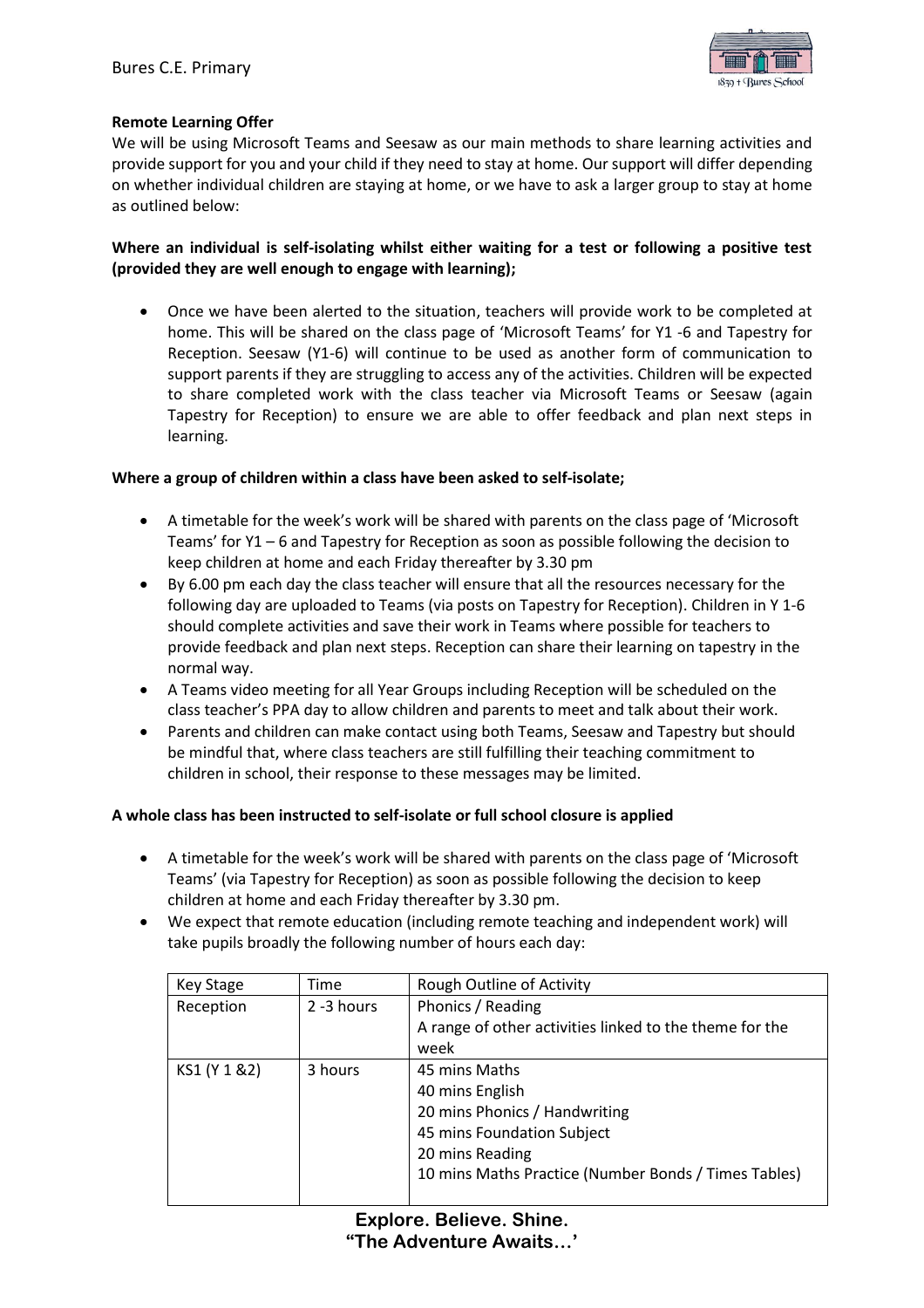

| KS2 (Y 3 - 6) | 4 hours | 1 hour Maths                                              |
|---------------|---------|-----------------------------------------------------------|
|               |         | 1 hour English                                            |
|               |         | 1 hour Foundation Subject                                 |
|               |         | 30 mins Reading (outside English lesson)                  |
|               |         | Reading comprehension based on daily extract<br>$\bullet$ |
|               |         | <b>Independent Reading</b><br>$\bullet$                   |
|               |         | 15 mins Times Tables / Number Bonds Practice              |
|               |         | 15 mins Spelling Practice                                 |

- Class Teachers will ensure that all the resources necessary for that day's work are uploaded to Teams with links to resources such as White Rose Maths and Oak Academy highlighted clearly by 6.00 pm each evening to allow parents to prepare for the next day. Children should complete activities and save their work in Teams by 3.00 pm where possible to enable teachers to provide feedback and plan next steps.
- All year groups will have at least one (usually two) Teams video meetings scheduled each day for all pupils to attend. Teachers will use these meetings to deliver short teaching inputs, review previous learning and provide feedback - addressing common misconceptions and highlighting next steps.
- Along with these meetings children will be asked to carry out independent tasks sometimes supported by recorded teaching sessions created by the class teacher or other providers such as White Rose, Oak Academy or BBC Bitesize.

# **Assessment and Feedback**

Feedback can take many forms and may not always mean extensive written comments for individual children. For example, whole-class feedback or quizzes marked automatically via digital platforms are also valid and effective methods, amongst many others. Our approach to feeding back on pupil work is as follows:

- A good deal of feedback will be provided verbally during the Teams video meetings in the same way as happens in the classroom on a daily basis
- Teachers will also provide individual comments on pieces of work within Teams assignments where appropriate. This will not be on every piece of work as this can take teachers a considerable amount of time and often whole class feedback has a much greater impact on learning.
- Where assignments are handed in late, teachers will only provide feedback where they feel it is still relevant to do so.

### **Teacher Availability**

Our teachers will be expected to offer support to parents and children between 8.30 am and 4.00 pm. This is when they will be accessing Teams and Seesaw. Messages sent and received outside these times will be unlikely to be answered until they are back 'on duty'.

In the event of the class teacher having to isolate, please bear in mind that they will be working from home. This is not always easy and does not always go to plan. If there is an unforeseen event which makes it challenging to 'teach from home', we will let you know via Seesaw or email and would appreciate your patience whilst we make alternative arrangements.

In the event of a class teacher becoming ill, another member of staff will step in but may not be able to fulfil all the support outlined above – again we will let you know if this is the case.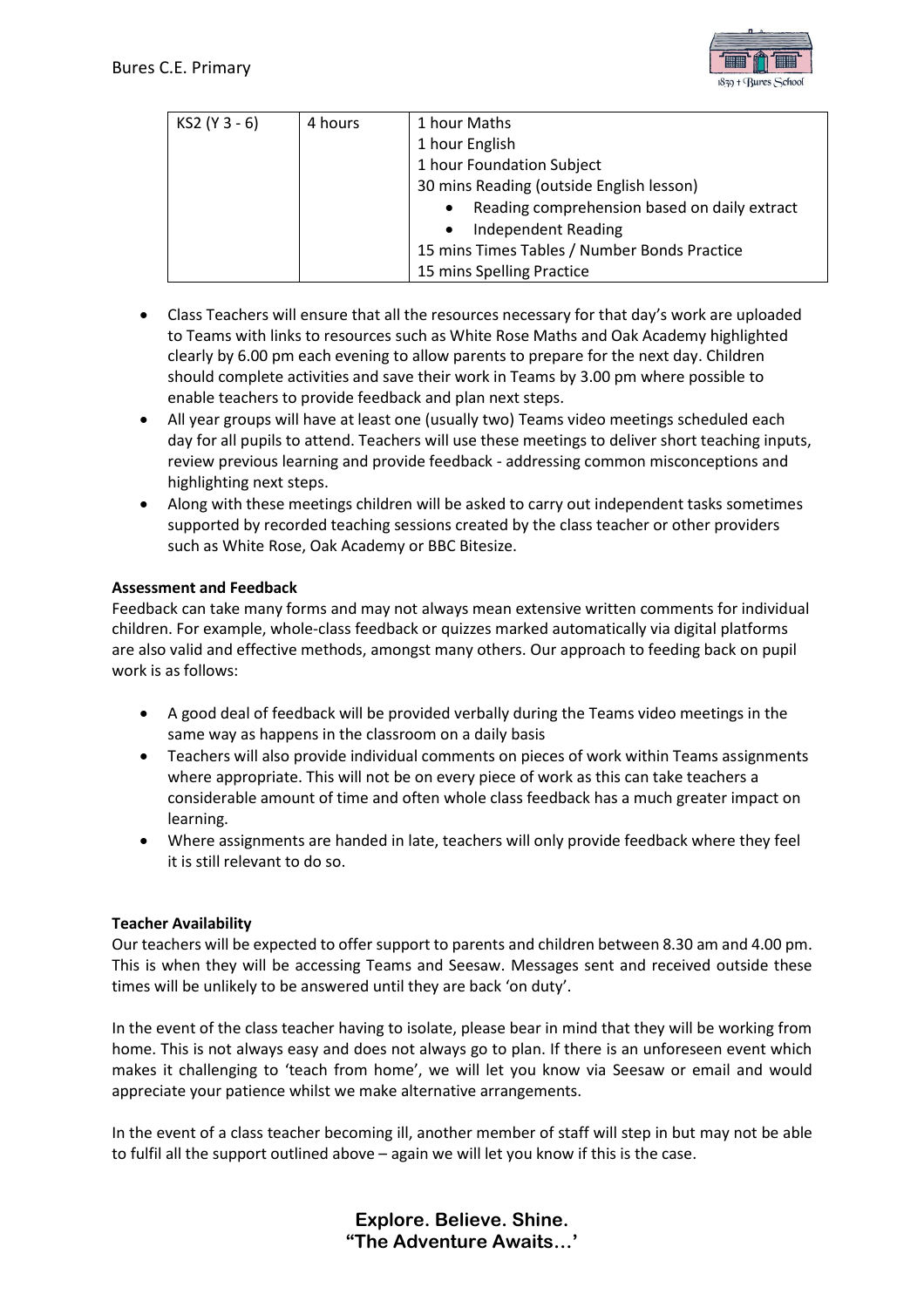

If your child becomes ill and is unable to complete their work, please let us know by contacting school in the usual manner.

### **Support for Pupils Struggling to Access Online Provision**

We are committed to ensuring that the majority of pupils will be able to gain access to our online Remote Learning Offer as this is the best way for pupils to receive the support they need from our teachers. We will make use of our existing school stock of devices to support where we can.

It is recognised that it can be difficult for parents to manage support where there is more than one child at home requiring access both to electronic devices and parental guidance. Teachers have been asked to try and balance the work they provide to include more open tasks which can be completed without the need for a device or the need for direct support from parents.

School obviously cannot guarantee that there will not be technical difficulties relating to functionality on different devices, broadband speed, connectivity and high demand on networks. Should accessing work become an issue, please contact school promptly and alternative solutions will be explored. This may include supplying paper copies of work, printed workbooks or exploring ways to improve access to technology. Such cases will be considered on an individual basis.

If children are working on paper copies and struggling to upload their work to Teams they are welcome to drop the work off at school for teachers to look at and comment upon.

### **Support for pupils with SEND**

Class teachers will work with support from Mrs Bennie, our SENCo, to ensure that children with special educational needs or disabilities are provided with activities which will support their development. We will be running a range of interventions to cater to pupils remotely. If your child is to take part in one of these sessions, you will be notified of the dates and times.

Mrs Bennie will be in close contact with the families of children who have an EHCP, especially where pupils are not in school. This will enable us to tailor our support to individual need.

### **Safeguarding and Support for Vulnerable Pupils**

If your child is eligible for benefit-related Free School Meals, we will ensure that you are provided with lunch vouchers. (This does not include pupils in Reception and Key Stage One who usually receive free school meals via the universal offer).

Ms Slater and Mrs Holmes are the Designated Safeguarding Leads at school and will always be available during school hours to offer support if you need it. We are mindful that your child may be spending more time online which could lead to possible safeguarding issues. Please do not hesitate to contact us using either th[e primary@bures.suffolk.sch.uk](mailto:primary@bures.suffolk.sch.uk) o[r headteacher@bures.suffolk.sch.uk](mailto:headteacher@bures.suffolk.sch.uk) email addresses or via a private message to your child's class teacher on Seesaw.

Below is a step by step guide to using Microsoft Teams. Please have a go at using it so that you will be ready if you should need it. We are happy to answer any questions you have regarding its use.

Thank you for reading this remote learning plan. We look forward to offering you and your child the best support we can if challenging circumstances are forced upon us.

Ms Slater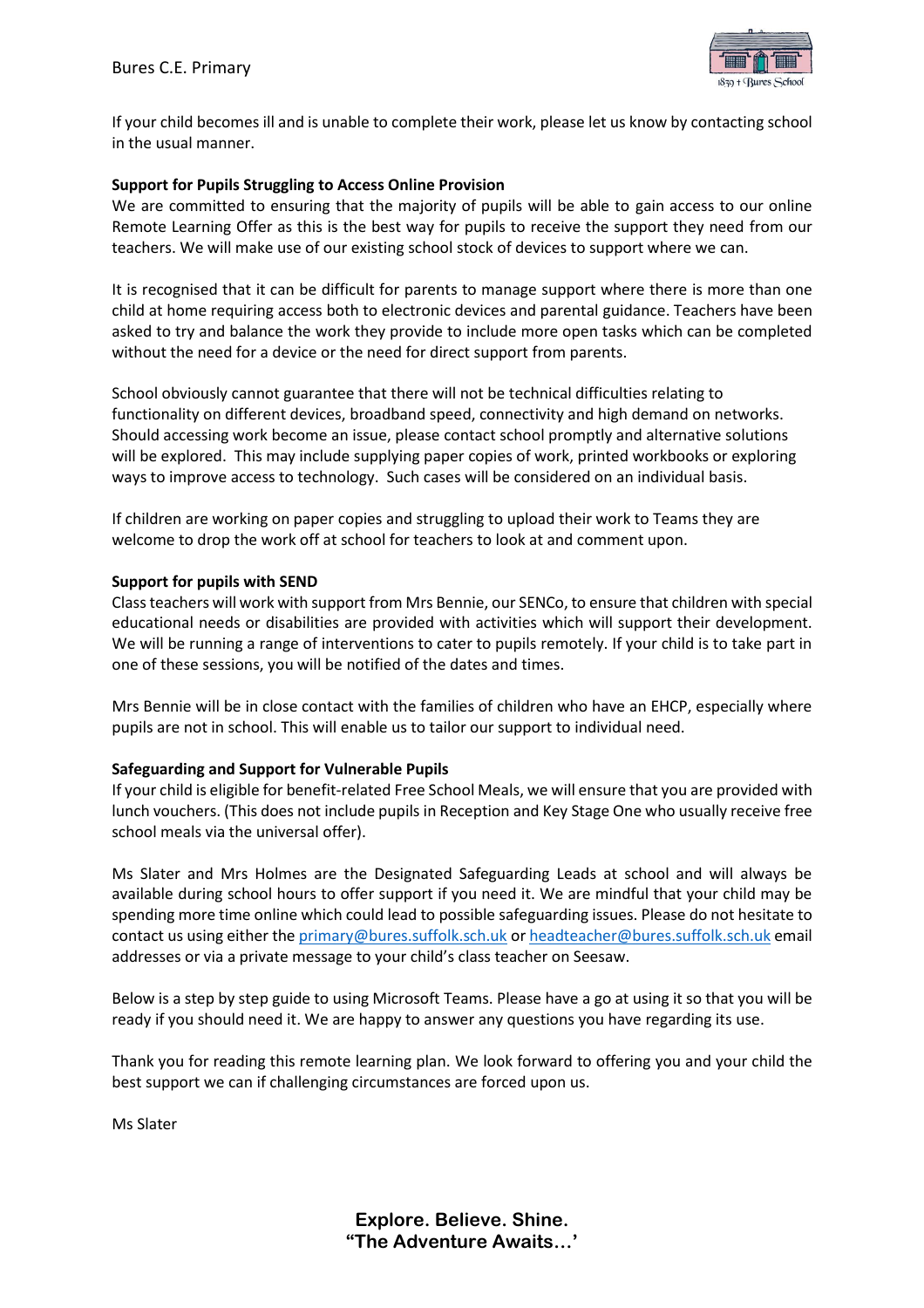

### **Keeping Everyone Safe and Happy on Microsoft Teams Meetings**



Here are a few guidelines to make sure that we can all stay safe and happy during Teams Meetings!

We ask parents and carers:

- To read the guidance and expectations outlined here and ensure these are adhered to by your child when taking part in the class sessions with their teacher.
- To wear suitable clothing if the chances are that you will be passing within screenshot whilst moving around your household.
- To ensure your child is located in a suitable area of the house for a Teams meeting
- To use appropriate language only, even if communicating with another member of the household. This includes gestures and other body language.
- Not to take screenshots or record the session.
- To report any concerns arising from a Teams Meeting to the class teacher or the Headteacher.

We ask pupils:

- To try hard to attend sessions on time so others do not have to wait to get started
- To mute your microphone unless you answering a question or have been asked to unmute by your class teacher.
- To have your cameras turned on during the session, unless otherwise agreed with the teacher, making sure that there is nothing unsuitable or inappropriate in the background or use the settings on Microsoft Teams to 'blur' your background.
- To make sure you are in a quiet room if possible when we video call you, so we can hear each other.
- To make sure you are appropriately dressed.
- To follow any instructions given to you by the member of staff leading the meeting
- To be polite and always show good behaviour and respect just like you do in school
- Not to record, or screenshot any parts of the session.
- Let your parents or class teacher know if you are worried about anything that happens in the session

We ask staff:

- To ensure that parents and children are clear about the times of sessions
- To ensure that you are in a suitable place this will usually be in school. If you are working from home, this should be a suitable room with minimal noise and away from other people.
- To use positive strategies to maintain high expectations of behaviour from the children as you would in the classroom.
- To agree with parents any contact with children on Teams outside the scheduled meeting times for the whole class or small groups.
- To wear appropriate clothing for the session in line with the usual staff code of conduct.
- To be aware of any tabs open on your browser if sharing screen.

**Remote Learning on Microsoft Teams:**

- **1. Open your internet browser**
- **2. Type in RM Unify and search**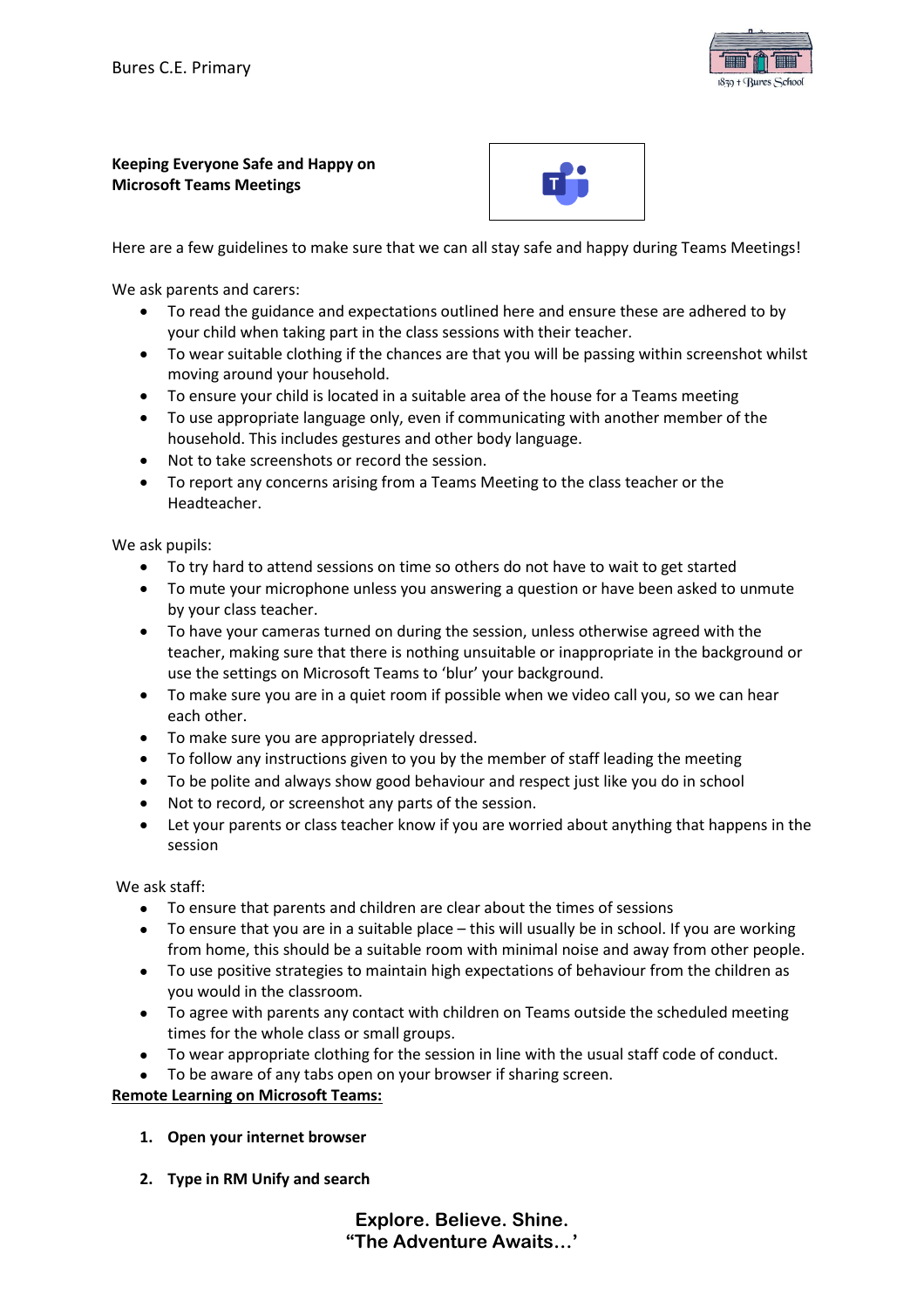

| $\mathcal{C}$<br>@ google.co.uk<br>$\rightarrow$<br>$\leftarrow$<br>O Dashboard - CPOMS E Order details - Ede<br><b>III</b> Apps |          |               |                   |                       |              |             | ☆ B      | $\cdot$ : |
|----------------------------------------------------------------------------------------------------------------------------------|----------|---------------|-------------------|-----------------------|--------------|-------------|----------|-----------|
| <b>Store</b><br>About                                                                                                            |          |               |                   |                       | Gmail Images | $\dddot{m}$ | Sign in  |           |
|                                                                                                                                  |          |               | Google            |                       |              |             |          |           |
|                                                                                                                                  | Q munify |               |                   | $\times$ $\downarrow$ |              |             |          |           |
|                                                                                                                                  |          | Google Search | I'm Feeling Lucky |                       |              |             |          |           |
|                                                                                                                                  |          |               |                   |                       |              |             |          |           |
|                                                                                                                                  |          |               |                   |                       |              |             |          |           |
|                                                                                                                                  |          |               |                   |                       |              |             |          |           |
| <b>United Kingdom</b>                                                                                                            |          |               |                   |                       |              |             |          |           |
| How Search works<br>Advertising<br><b>Business</b>                                                                               |          |               |                   |                       | Privacy      | Terms       | Settings |           |

- **3. In RM unify, type in your child's school email address christianname.surname@bures.suffolk.sch.uk**
- **4. Type in class password – your child's teacher will seesaw your class password if unknown.**

| Sign in                              | 图       | @RMEducation Tweets |  |
|--------------------------------------|---------|---------------------|--|
| Username or Email Address (required) |         |                     |  |
| namesurname.bures.suffolk.sch.uk     |         |                     |  |
| Password (required)                  |         |                     |  |
|                                      | $\circ$ |                     |  |
| I have forgotten my password         |         |                     |  |
| Remember me                          |         |                     |  |
|                                      |         |                     |  |
| Sign in                              |         |                     |  |
| Find out about RM Unify              |         |                     |  |

**5. On the RM Unify site, click on the Teams icon.**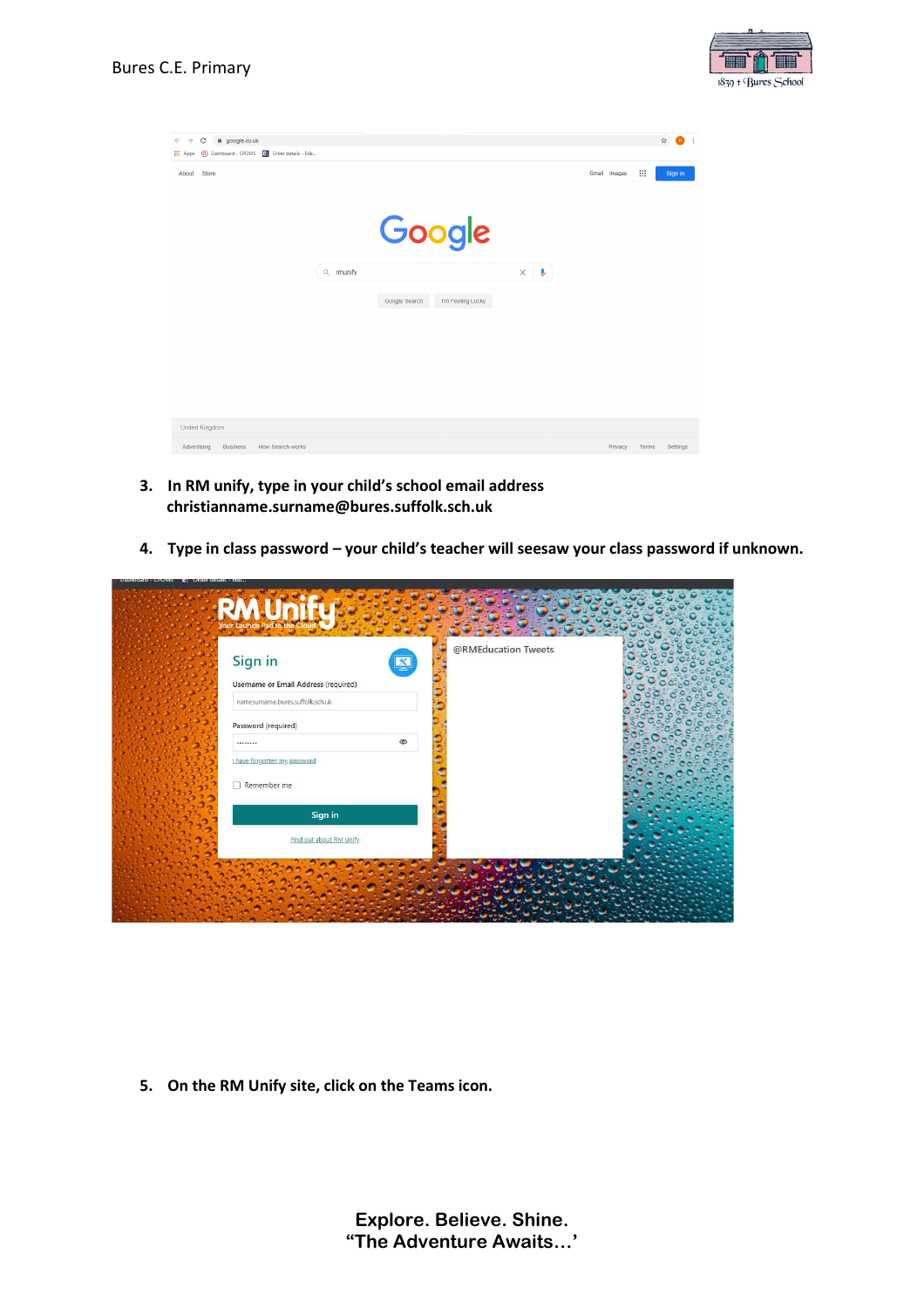

| <b>RM</b> Unify                                       | Launch Pad                       | RR.<br>App Library                |                                    |                           |                              |                                  |
|-------------------------------------------------------|----------------------------------|-----------------------------------|------------------------------------|---------------------------|------------------------------|----------------------------------|
| $\gg$<br>Search Launch Pads                           |                                  |                                   |                                    |                           | Launch Pads -                | <b>View my Files</b><br>Q        |
| $\frac{1}{\Omega}$                                    | <b>Bures Primary School</b>      |                                   |                                    |                           |                              |                                  |
| п.                                                    | o                                | ×                                 | $\bullet$                          | Ð                         | ÷.                           | Ŧ                                |
|                                                       | <b>Bitesize</b>                  | OAK<br><b>NATIONAL</b><br>ACADEMY | <b>米 SENECA</b>                    | Imagine + program + share |                              |                                  |
| <b>Remote Learning</b><br>SharePoint Site             | <b>BBC</b> Bitesize<br><b>RM</b> | Oak National Academ<br><b>RM</b>  | Seneca Learning - Fre<br><b>RM</b> | Scratch<br>MIT Media Lab  | Mail<br>Microsoft Office 365 | OneDrive<br>Microsoft Office 365 |
| $\left( \mathbf{r}\right)$                            |                                  |                                   |                                    |                           |                              |                                  |
|                                                       |                                  |                                   |                                    |                           |                              |                                  |
| <b>Microsoft Teams</b><br><b>Bures Primary School</b> |                                  |                                   |                                    |                           |                              |                                  |
|                                                       |                                  |                                   |                                    |                           |                              |                                  |
|                                                       |                                  |                                   |                                    |                           |                              |                                  |
|                                                       |                                  |                                   |                                    |                           |                              |                                  |
|                                                       |                                  |                                   |                                    |                           | $\sim$                       | a.                               |

### 6. Find and click on your class page



7. Work set can be found under the Assignments column.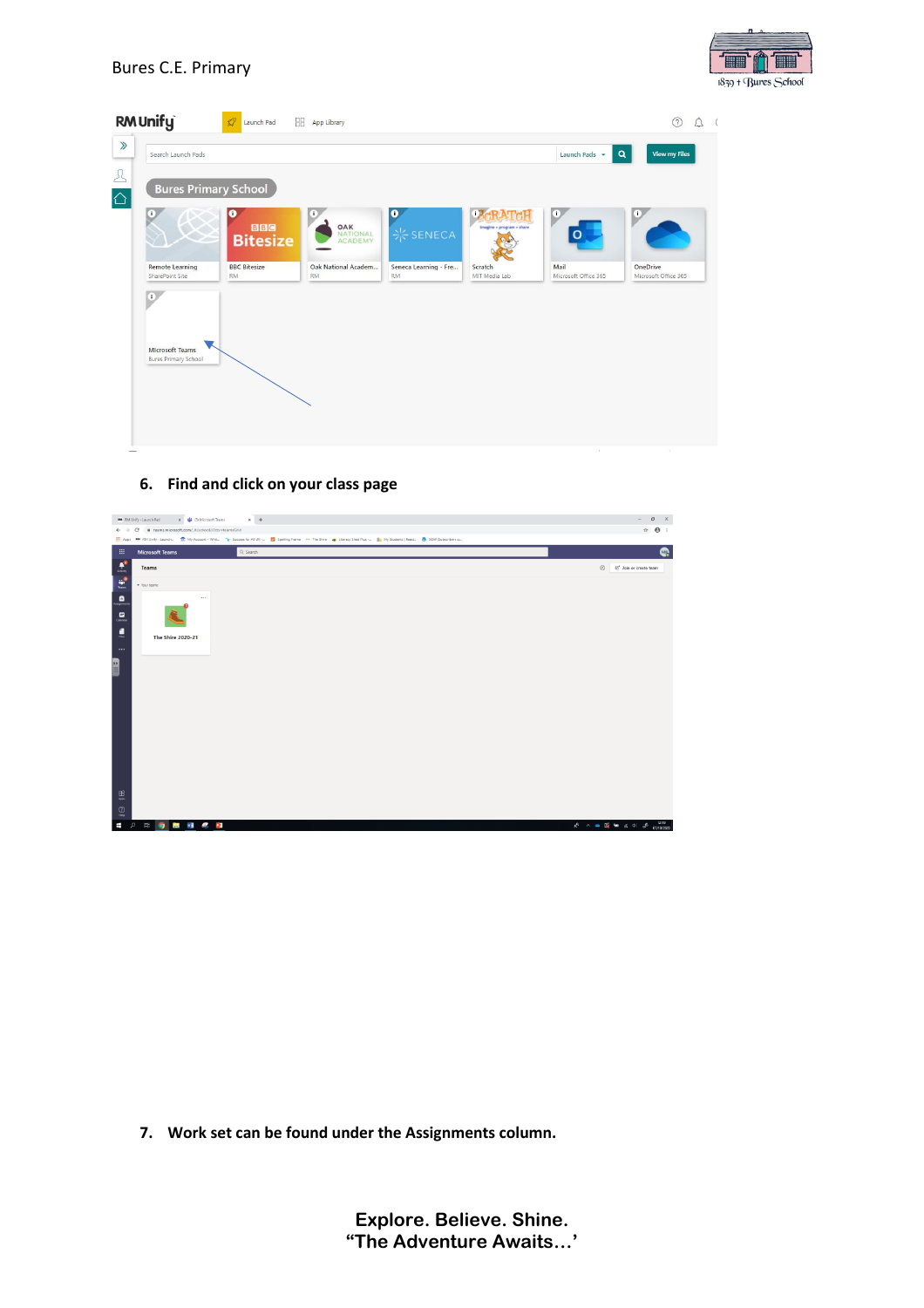

|                                                                                                                                                                                                   | X 4 (1) General (The Shire 2020-21)   X +<br><b>RM</b> RM Unify - Launch Pad |                  |                                                                                                                                                                      |                          | $\sigma$<br>$\times$<br>$\sim$ |
|---------------------------------------------------------------------------------------------------------------------------------------------------------------------------------------------------|------------------------------------------------------------------------------|------------------|----------------------------------------------------------------------------------------------------------------------------------------------------------------------|--------------------------|--------------------------------|
| $\hat{\mathbf{x}}$ $\Theta$ :<br>· # teams.microsoft.com/ #/school/conversations/General?threadId=19:a24bfec1e5404f5686f53900f6207515@thread.tacv28ctx=channel<br>С<br>$\leftarrow$ $\rightarrow$ |                                                                              |                  |                                                                                                                                                                      |                          |                                |
| <b>H</b> Apps                                                                                                                                                                                     |                                                                              |                  | MM RM Unify - Launch 图 My Account - Whit "In Success for All UK - 图 Spelling Frame M The Shire (a) Literacy Shed Plus - 11, My Students   Read (N SOW (Subscribers o |                          |                                |
| 田                                                                                                                                                                                                 | <b>Microsoft Teams</b>                                                       | Q Search         |                                                                                                                                                                      |                          | Q.                             |
| 息                                                                                                                                                                                                 | < All teams                                                                  |                  | General Posts Files Class Notebook Assignments Grades<br><b>WEIGHT OF STREET STEEL</b>                                                                               |                          | @ Team (i) ***                 |
| $\frac{100}{2000}$                                                                                                                                                                                |                                                                              |                  | $\bullet$<br>- Collapse all<br>Lilly-Bella Walker 04/10 15:53                                                                                                        |                          |                                |
| a<br>nigwn<br>؞                                                                                                                                                                                   | <b>The Shire 2020-21</b><br>                                                 |                  | LW<br>新西哥资金合新min<br>Sophie-Elouise Boothby<br>1629<br>SB <sub>O</sub><br>Hello                                                                                       |                          |                                |
|                                                                                                                                                                                                   | General                                                                      |                  | $\leftrightarrow$ Reply                                                                                                                                              |                          |                                |
| Ē<br>$\cdots$                                                                                                                                                                                     |                                                                              | <b>LA</b>        | Lucas Arrow 09/07 09:33<br>I'm bored (C) I'm very by ed<br>3 new 7 replies from ou, Jack, Billy and Lilly-Bella                                                      | $\bullet$                |                                |
| <b>Allin</b>                                                                                                                                                                                      |                                                                              |                  | 4/10 18:48<br>LA<br>Lucas Arrow<br>Hi<br>$\leftrightarrow$ Reply                                                                                                     |                          |                                |
|                                                                                                                                                                                                   |                                                                              |                  | 5 October 2020                                                                                                                                                       |                          |                                |
|                                                                                                                                                                                                   |                                                                              | $_{\rm LA}$<br>ం | Lucas Arrow Monday 1829<br>Yooo                                                                                                                                      |                          |                                |
|                                                                                                                                                                                                   |                                                                              |                  | $e^{\jmath}$ Reply                                                                                                                                                   |                          |                                |
|                                                                                                                                                                                                   |                                                                              |                  | <b>Nesterday</b>                                                                                                                                                     |                          |                                |
|                                                                                                                                                                                                   |                                                                              | Α,               | Assignments Vesterday 14:47<br>Computing Lesson 07/10/2020<br>Due 7 Oct<br>View assignment                                                                           |                          |                                |
|                                                                                                                                                                                                   |                                                                              |                  | $\leftarrow$ Reply                                                                                                                                                   |                          |                                |
| 思<br>$\odot$<br>Help                                                                                                                                                                              |                                                                              |                  | <b>8</b> New conversation                                                                                                                                            |                          |                                |
| Ŧ<br>$\Omega$                                                                                                                                                                                     | M<br>$\bullet$<br>P <sub>3</sub><br>Uł<br><b>September</b>                   |                  |                                                                                                                                                                      | <b>永 八 画 图 轴 点 di  办</b> | 1219<br>07/10/2020             |

8. Click on the assignment and follow the instructions given.

|                                                                               | X 4 (1) General (The Shire 2020-21)   X +<br><b>RM</b> RM Unify - Launch Pad                                                                     |          |                                                                                                                                                                         | $\sigma$<br>$\times$<br>$\sim$                                                                                                                                                                                                                                                                                                                                                                                                                                                                                                                                                                                                                                                                                    |  |
|-------------------------------------------------------------------------------|--------------------------------------------------------------------------------------------------------------------------------------------------|----------|-------------------------------------------------------------------------------------------------------------------------------------------------------------------------|-------------------------------------------------------------------------------------------------------------------------------------------------------------------------------------------------------------------------------------------------------------------------------------------------------------------------------------------------------------------------------------------------------------------------------------------------------------------------------------------------------------------------------------------------------------------------------------------------------------------------------------------------------------------------------------------------------------------|--|
| $\leftarrow$ $\rightarrow$                                                    | $\hat{r}$ $\theta$ :<br>C Bitams.microsoft.com/_#/school/classroom/General?threadId=19:a24bfec1e5404f5686f53900f6207515@thread.tacv2&ctx=channel |          |                                                                                                                                                                         |                                                                                                                                                                                                                                                                                                                                                                                                                                                                                                                                                                                                                                                                                                                   |  |
|                                                                               |                                                                                                                                                  |          | H Apps MM RM Unify - Launch ● My Account - Whit "Iy Success for All UK - 2 Spelling Frame → The Shire ● Literacy Shed Plus -   My Students   Read (V SOW (Subscribers o |                                                                                                                                                                                                                                                                                                                                                                                                                                                                                                                                                                                                                                                                                                                   |  |
| $\mathbb H$                                                                   | <b>Microsoft Teams</b>                                                                                                                           | Q Search |                                                                                                                                                                         | Q                                                                                                                                                                                                                                                                                                                                                                                                                                                                                                                                                                                                                                                                                                                 |  |
| 息                                                                             | < All teams                                                                                                                                      |          | General Posts Files Class Notebook Assignments Grades                                                                                                                   | $k^2$ O                                                                                                                                                                                                                                                                                                                                                                                                                                                                                                                                                                                                                                                                                                           |  |
| ÷,                                                                            |                                                                                                                                                  |          | $\vee$ Assigned                                                                                                                                                         |                                                                                                                                                                                                                                                                                                                                                                                                                                                                                                                                                                                                                                                                                                                   |  |
| $\blacksquare$<br>$\begin{array}{c} \blacksquare \\ \blacksquare \end{array}$ | <b>The Shire 2020-21</b>                                                                                                                         |          | Weekend homework.<br>Due 5 October 2020 23:59                                                                                                                           | Past due                                                                                                                                                                                                                                                                                                                                                                                                                                                                                                                                                                                                                                                                                                          |  |
|                                                                               | General                                                                                                                                          |          | Computing Lesson 07/10/2020                                                                                                                                             |                                                                                                                                                                                                                                                                                                                                                                                                                                                                                                                                                                                                                                                                                                                   |  |
| $\frac{1}{2}$                                                                 |                                                                                                                                                  |          | Due today at 15:00                                                                                                                                                      | Due today                                                                                                                                                                                                                                                                                                                                                                                                                                                                                                                                                                                                                                                                                                         |  |
|                                                                               |                                                                                                                                                  |          | > Completed                                                                                                                                                             |                                                                                                                                                                                                                                                                                                                                                                                                                                                                                                                                                                                                                                                                                                                   |  |
| $\cdots$                                                                      |                                                                                                                                                  |          |                                                                                                                                                                         |                                                                                                                                                                                                                                                                                                                                                                                                                                                                                                                                                                                                                                                                                                                   |  |
| $rac{1}{2}$                                                                   |                                                                                                                                                  |          |                                                                                                                                                                         |                                                                                                                                                                                                                                                                                                                                                                                                                                                                                                                                                                                                                                                                                                                   |  |
|                                                                               |                                                                                                                                                  |          |                                                                                                                                                                         |                                                                                                                                                                                                                                                                                                                                                                                                                                                                                                                                                                                                                                                                                                                   |  |
|                                                                               |                                                                                                                                                  |          |                                                                                                                                                                         |                                                                                                                                                                                                                                                                                                                                                                                                                                                                                                                                                                                                                                                                                                                   |  |
|                                                                               |                                                                                                                                                  |          |                                                                                                                                                                         |                                                                                                                                                                                                                                                                                                                                                                                                                                                                                                                                                                                                                                                                                                                   |  |
|                                                                               |                                                                                                                                                  |          |                                                                                                                                                                         |                                                                                                                                                                                                                                                                                                                                                                                                                                                                                                                                                                                                                                                                                                                   |  |
|                                                                               |                                                                                                                                                  |          |                                                                                                                                                                         |                                                                                                                                                                                                                                                                                                                                                                                                                                                                                                                                                                                                                                                                                                                   |  |
|                                                                               |                                                                                                                                                  |          |                                                                                                                                                                         |                                                                                                                                                                                                                                                                                                                                                                                                                                                                                                                                                                                                                                                                                                                   |  |
|                                                                               |                                                                                                                                                  |          |                                                                                                                                                                         |                                                                                                                                                                                                                                                                                                                                                                                                                                                                                                                                                                                                                                                                                                                   |  |
|                                                                               |                                                                                                                                                  |          |                                                                                                                                                                         |                                                                                                                                                                                                                                                                                                                                                                                                                                                                                                                                                                                                                                                                                                                   |  |
|                                                                               |                                                                                                                                                  |          |                                                                                                                                                                         |                                                                                                                                                                                                                                                                                                                                                                                                                                                                                                                                                                                                                                                                                                                   |  |
|                                                                               |                                                                                                                                                  |          |                                                                                                                                                                         |                                                                                                                                                                                                                                                                                                                                                                                                                                                                                                                                                                                                                                                                                                                   |  |
|                                                                               |                                                                                                                                                  |          |                                                                                                                                                                         |                                                                                                                                                                                                                                                                                                                                                                                                                                                                                                                                                                                                                                                                                                                   |  |
|                                                                               |                                                                                                                                                  |          |                                                                                                                                                                         |                                                                                                                                                                                                                                                                                                                                                                                                                                                                                                                                                                                                                                                                                                                   |  |
| $\underset{\text{Apps}}{\bigoplus}$                                           |                                                                                                                                                  |          |                                                                                                                                                                         |                                                                                                                                                                                                                                                                                                                                                                                                                                                                                                                                                                                                                                                                                                                   |  |
| $\bigcirc_{\mathbf{K} \mathbf{p}}$                                            |                                                                                                                                                  |          |                                                                                                                                                                         |                                                                                                                                                                                                                                                                                                                                                                                                                                                                                                                                                                                                                                                                                                                   |  |
| Ŧ<br>$\mathfrak{Q}$                                                           | <b>BUT IT AS 13</b><br>ų                                                                                                                         |          |                                                                                                                                                                         | $R^2 \quad \wedge \quad \blacksquare \quad \blacksquare \quad \blacksquare \quad \blacksquare \quad \blacksquare \quad \blacksquare \quad \blacksquare \quad \blacksquare \quad \blacksquare \quad \blacksquare \quad \blacksquare \quad \blacksquare \quad \blacksquare \quad \blacksquare \quad \blacksquare \quad \blacksquare \quad \blacksquare \quad \blacksquare \quad \blacksquare \quad \blacksquare \quad \blacksquare \quad \blacksquare \quad \blacksquare \quad \blacksquare \quad \blacksquare \quad \blacksquare \quad \blacksquare \quad \blacksquare \quad \blacksquare \quad \blacksquare \quad \blacksquare \quad \blacksquare \quad \blacksquare \quad \blacksquare \quad \blacksquare \quad$ |  |

9. Use the Draw Tool to write on worksheets.